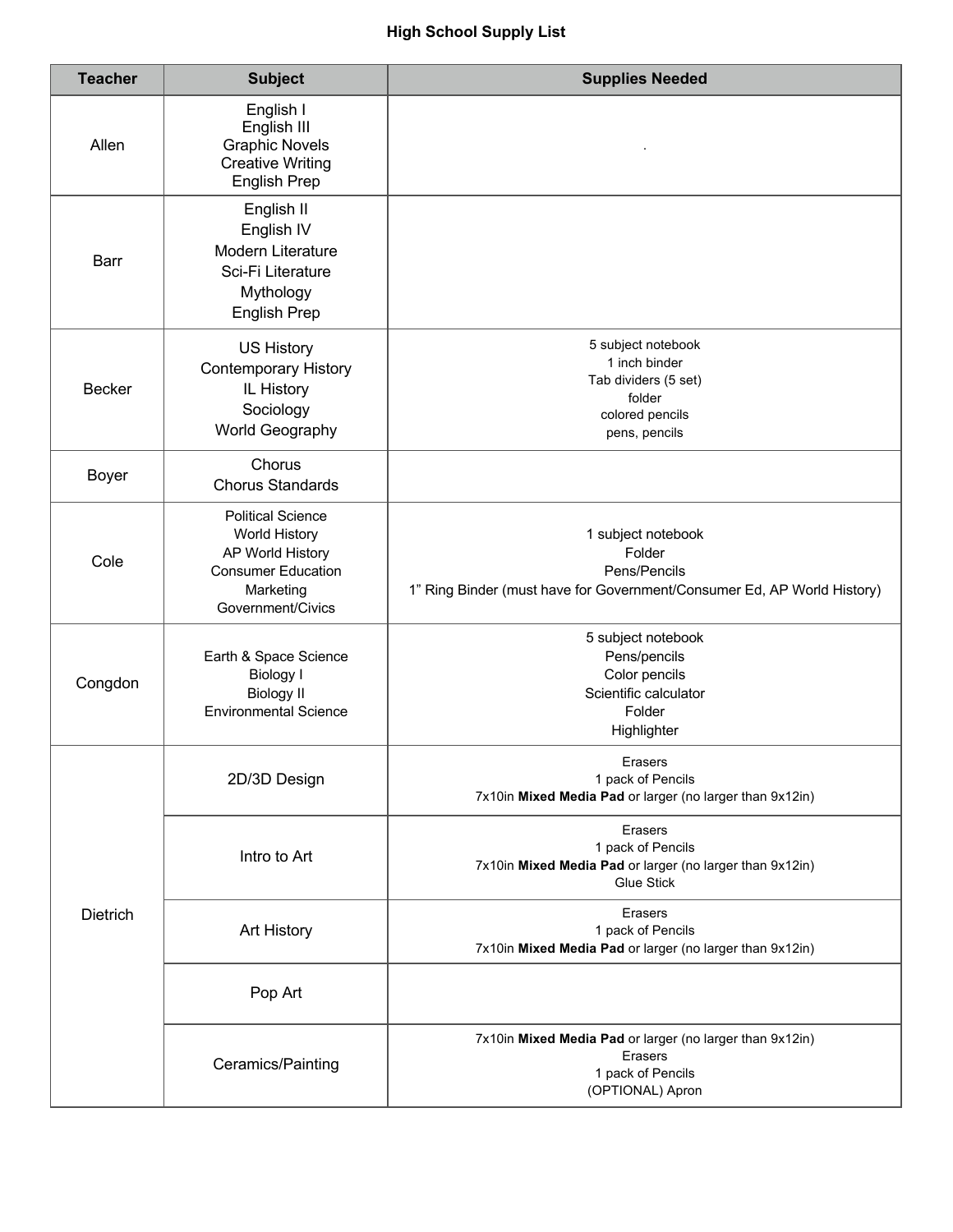|            | Yearbook                                                                                                                                                                                                                                                                              | 16 GB SD card or greater<br>7x10in Mixed Media Pad or larger (no larger than 9x12in)<br>Erasers<br>1 pack of Pencils<br>Access to a device with a camera |
|------------|---------------------------------------------------------------------------------------------------------------------------------------------------------------------------------------------------------------------------------------------------------------------------------------|----------------------------------------------------------------------------------------------------------------------------------------------------------|
| Fenton     | Driver's Ed<br>Health                                                                                                                                                                                                                                                                 | pens<br>pencils<br>One sturdy, paper or plastic folder<br>Box of tissues                                                                                 |
| Glenn      | <b>PE</b>                                                                                                                                                                                                                                                                             | Tennis shoes to be worn daily.<br>Gym shorts<br>T-shirt                                                                                                  |
| Hardy      | English I, II, III, IV<br>Language Arts Lab<br>Intro to Biology<br><b>Life Skills</b><br><b>Consumer Ed</b><br>Government/Civics<br><b>Financial Literacy</b>                                                                                                                         |                                                                                                                                                          |
| Hartweg    | Industrial Safety/First Aid<br>Intro to AG<br><b>Agricultural Sciences</b><br><b>Computer Applications in AG</b><br><b>AG Welding</b><br><b>Electrical Fundamentals</b><br><b>Agricultural Cultivation</b><br>Intro to AG Mechanics<br>AG Mach & Tech<br><b>Industrial Blueprints</b> | Pens<br>Pencils<br>Paper<br>1 plastic folder/binder                                                                                                      |
| Johnson    | Spanish I, II, III, IV                                                                                                                                                                                                                                                                |                                                                                                                                                          |
| Kohlmorgan | <b>Study Skills</b>                                                                                                                                                                                                                                                                   |                                                                                                                                                          |
| McAninch   | Algebra II<br>Calculus<br>Geometry                                                                                                                                                                                                                                                    | Geometry tool kits                                                                                                                                       |
| McDermott  | <b>Band</b><br>Spanish I, II, III, IV                                                                                                                                                                                                                                                 |                                                                                                                                                          |
| Neisen     | Anatomy & Physiology<br>Chemistry I, II<br>Computer Science I<br>Physics                                                                                                                                                                                                              | Pencils or Pens<br><b>Binder</b><br>Folder<br>Paper<br>Scientific Calculator<br>Kleenex                                                                  |
| Ready      | Algebra I<br>Pre-Calculus<br><b>Quant Lit &amp; Statistics</b><br>Math Prep                                                                                                                                                                                                           |                                                                                                                                                          |
| Rodeffer   | Intro to Health Careers<br>Intro to Pharmacology<br>Intro to Patient Care<br><b>Medical Terminology</b>                                                                                                                                                                               |                                                                                                                                                          |